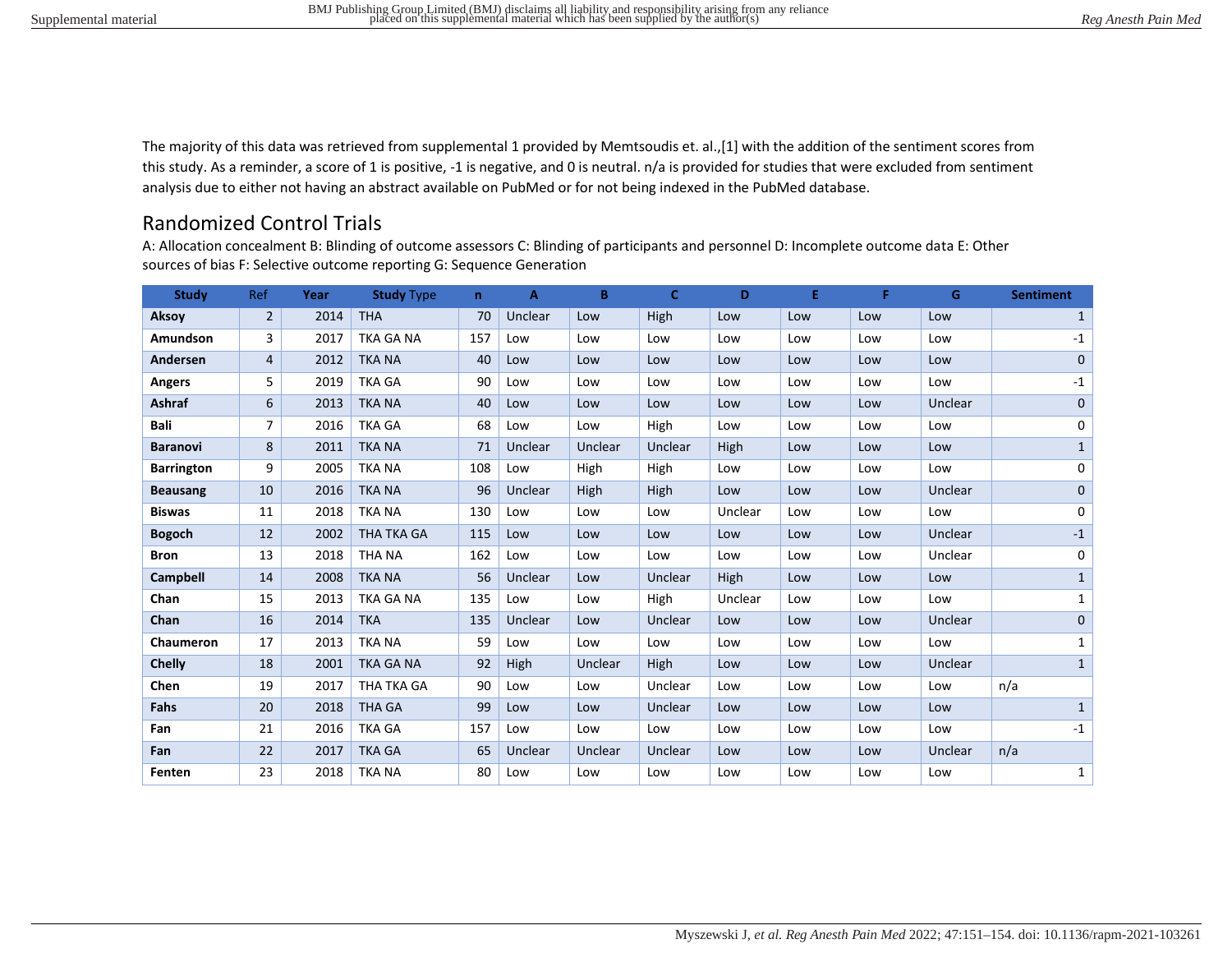| Gasanova       | 24 | 2019 | <b>THA GA</b> | 60  | Unclear | Unclear | Unclear | Unclear | Unclear | Unclear | Unclear |     | $\mathbf{1}$ |
|----------------|----|------|---------------|-----|---------|---------|---------|---------|---------|---------|---------|-----|--------------|
| Gmez           | 25 | 2017 | <b>TKA NA</b> | 574 | Unclear | Unclear | Unclear | Low     | Low     | Low     | Unclear |     | $\mathbf{1}$ |
| Good           | 26 | 2007 | <b>TKA</b>    | 42  | Low     | Low     | Low     | Low     | Low     | Low     | Unclear |     | $\mathbf 1$  |
| Goytizolo      | 27 | 2016 | THA NA        | 90  | Low     | Low     | Low     | Low     | Unclear | Low     | Low     |     | 0            |
| Goytizolo      | 28 | 2020 | <b>TKA NA</b> | 111 | Unclear | Unclear | Unclear | Unclear | Unclear | Unclear | Unclear |     | 0            |
| Grosso         | 29 | 2018 | <b>TKA NA</b> | 102 | Low     | Low     | Low     | Unclear | Low     | Low     | Low     |     | 0            |
| Hua            | 30 | 2017 | <b>THA GA</b> | 60  | Unclear | Unclear | Unclear | High    | Low     | Low     | Low     | n/a |              |
| Johnson        | 31 | 2017 | THA GA NA     | 159 | Low     | Low     | High    | Low     | Low     | Low     | Low     |     | 0            |
| Kadic          | 32 | 2009 | <b>TKA NA</b> | 53  | Low     | Low     | Unclear | Low     | Low     | Low     | Low     |     | $-1$         |
| Kampitak       | 33 | 2018 | <b>TKA NA</b> | 57  | Low     | Low     | Low     | Low     | Low     | Low     | Low     |     | $\mathbf{1}$ |
| Kardash        | 34 | 2007 | <b>TKA NA</b> | 40  | Unclear | Low     | Low     | Low     | Low     | Low     | Unclear |     | $^{\rm -1}$  |
| Kayupov        | 35 | 2018 | TKA GA NA     | 91  | Low     | High    | High    | High    | Unclear | Low     | Low     |     | 0            |
| <b>Kearns</b>  | 36 | 2016 | <b>THANA</b>  | 108 | Low     | Low     | Low     | Low     | Low     | Low     | Low     |     | $-1$         |
| Kendrii        | 37 | 2017 | THA GA NA     | 30  | Unclear | Unclear | Unclear | Low     | Low     | Low     | Unclear | n/a |              |
| <b>Kovalak</b> | 38 | 2015 | <b>TKA NA</b> | 60  | Low     | Unclear | Unclear | Low     | Low     | Low     | Low     |     | $1\,$        |
| <b>Kratz</b>   | 39 | 2015 | THA GA        | 52  | Low     | Low     | High    | High    | Low     | Low     | Low     |     | $\mathbf{1}$ |
| <b>Kuchlik</b> | 40 | 2017 | <b>THA NA</b> | 56  | Low     | Low     | Low     | Low     | Low     | Low     | Low     |     | $\mathbf 0$  |
| Kulkarni       | 41 | 2019 | <b>TKA NA</b> | 100 | Low     | Low     | Low     | Low     | Low     | Low     | Low     |     | $-1$         |
| Lee            | 42 | 2011 | <b>TKA NA</b> | 78  | Low     | Low     | Low     | Low     | Low     | Low     | Low     |     | $\pmb{0}$    |
| Lee            | 43 | 2012 | <b>TKA GA</b> | 40  | Unclear | Unclear | Unclear | Low     | Low     | Low     | Unclear |     | $-1$         |
| Leung          | 44 | 2018 | <b>TKA NA</b> | 70  | Low     | Low     | Low     | Low     | Low     | Low     | Low     |     | $\mathbf{1}$ |
| Li             | 45 | 2017 | <b>TKA</b>    | 53  | Low     | Low     | Low     | Low     | Low     | Low     | Low     |     | $\mathbf{1}$ |
| Long           | 46 | 2006 | <b>TKA NA</b> | 70  | Unclear | Unclear | Unclear | High    | Low     | Unclear | Unclear | n/a |              |
| Lu             | 47 | 2017 | TKA GA NA     | 57  | Unclear | Low     | High    | Low     | Low     | Low     | Low     | n/a |              |
| Luezner        | 48 | 2020 | <b>TKA</b>    | 139 | Low     | Low     | Low     | Low     | Low     | Low     | Low     |     | $-1$         |
| <b>lvarez</b>  | 49 | 2017 | <b>TKA NA</b> | 39  | High    | High    | High    | Low     | Low     | Low     | Low     |     | $\mathbf{1}$ |
| <b>Marino</b>  | 50 | 2009 | <b>THANA</b>  | 150 | Low     | High    | Unclear | Low     | Low     | Low     | Low     |     | $\mathbf{1}$ |
| Mei            | 51 | 2017 | THA GA        | 132 | Low     | Low     | Unclear | Low     | Low     | Unclear | Low     |     | $\mathbf{1}$ |
| Moghtadaei     | 52 | 2014 | <b>TKA NA</b> | 36  | Low     | Low     | Low     | Unclear | Low     | Low     | Low     |     | $\mathbf{1}$ |
| <b>Nader</b>   | 53 | 2012 | <b>TKA NA</b> | 62  | Low     | Unclear | Unclear | Low     | Low     | Low     | Low     |     | $\mathbf{1}$ |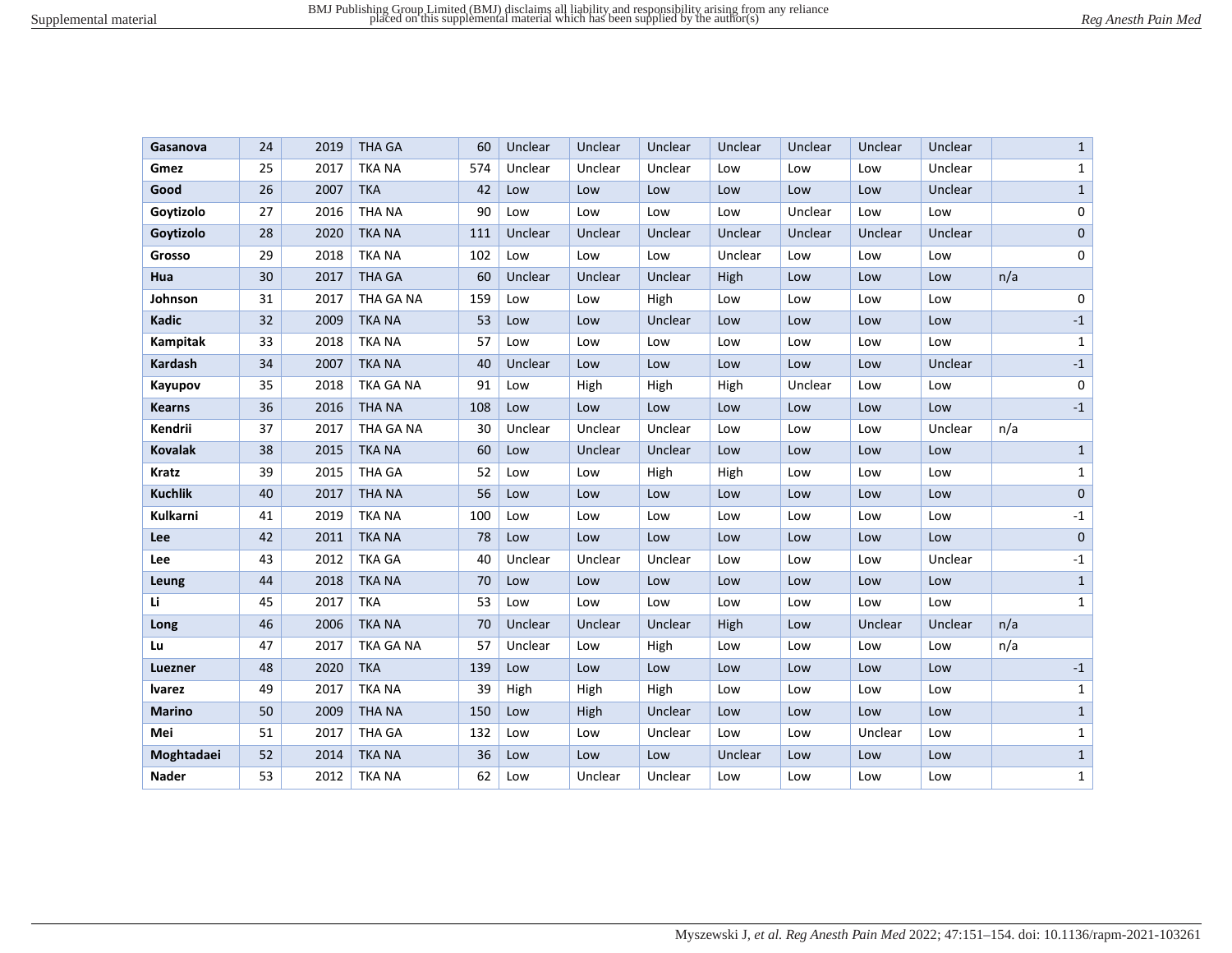| <b>Ng</b>         | 54 | 2001 | <b>TKA GA</b>    | 48  | Low     | Low     | Low     | Low     | Low  | Low     | Low     |     | $-1$         |
|-------------------|----|------|------------------|-----|---------|---------|---------|---------|------|---------|---------|-----|--------------|
| <b>Ng</b>         | 55 | 2012 | <b>TKA GA</b>    | 32  | Low     | Low     | Low     | Low     | Low  | Low     | Low     |     | 0            |
| <b>Nishio</b>     | 56 | 2014 | <b>THA GA NA</b> | 19  | Low     | Unclear | Unclear | Low     | Low  | Low     | Low     |     | $\mathbf{1}$ |
| Niskanen          | 57 | 2005 | <b>TKA NA</b>    | 50  | Unclear | High    | High    | Low     | Low  | Low     | Unclear |     | $\mathbf{1}$ |
| Peng              | 58 | 2014 | <b>TKA GA</b>    | 280 | Low     | Unclear | High    | Low     | Low  | Low     | Low     |     | $\mathbf{1}$ |
| Reinhardt         | 59 | 2014 | <b>TKA NA</b>    | 94  | Low     | Low     | Low     | Low     | Low  | Low     | Low     |     | 0            |
| <b>Rizk</b>       | 60 | 2017 | <b>TKA GA</b>    | 75  | Low     | Unclear | Unclear | Low     | Low  | Low     | Low     | n/a |              |
| Safa              | 61 | 2014 | <b>TKA NA</b>    | 68  | Low     | Low     | Low     | Low     | Low  | Low     | Low     |     | 0            |
| Sahin             | 62 | 2014 | <b>TKA NA</b>    | 104 | Low     | Low     | Low     | Low     | Low  | Low     | Low     |     | $\mathbf{1}$ |
| <b>Saine</b>      | 63 | 2018 | <b>TKA NA</b>    | 60  | Low     | Low     | Low     | Low     | Low  | Low     | Low     |     | 0            |
| <b>Seet</b>       | 64 | 2006 | <b>TKA NA</b>    | 37  | Low     | Unclear | Unclear | Low     | Low  | Low     | Unclear |     | $\pmb{0}$    |
| Siddiqui          | 65 | 2007 | <b>THA GA</b>    | 34  | Low     | High    | High    | Low     | Low  | Low     | Low     |     | $\mathbf{1}$ |
| Singelyn          | 66 | 1998 | TKA GA NA        | 30  | Low     | Unclear | Unclear | Low     | Low  | Low     | Low     |     | $\mathbf{1}$ |
| <b>Sites</b>      | 67 | 2004 | <b>TKA NA</b>    | 40  | Low     | Unclear | Unclear | Low     | Low  | Low     | Low     |     | $\mathbf{1}$ |
| Sogbein           | 68 | 2017 | <b>TKA NA</b>    | 70  | Low     | Low     | Low     | Low     | Low  | Low     | Low     |     | $\mathbf{1}$ |
| Spangehl          | 69 | 2015 | <b>TKA GA</b>    | 160 | Low     | High    | High    | Low     | Low  | Low     | Low     |     | $\mathbf{1}$ |
| <b>Stathellis</b> | 70 | 2017 | <b>TKA GA</b>    | 50  | Low     | Unclear | Unclear | Low     | Low  | Low     | Low     |     | $\mathbf{1}$ |
| <b>Stevens</b>    | 71 | 2000 | THA GA           | 60  | Unclear | Unclear | Low     | Low     | Low  | Low     | Unclear |     | $\mathbf{1}$ |
| Sundarathiti      | 72 | 2009 | <b>TKA NA</b>    | 61  | Unclear | Unclear | Unclear | Low     | Low  | Low     | Unclear |     | $\mathbf{1}$ |
| Thybo             | 73 | 2016 | THA NA           | 100 | Low     | Low     | Low     | Unclear | Low  | Low     | Low     |     | 0            |
| <b>Toftdahl</b>   | 74 | 2007 | <b>TKA NA</b>    | 77  | Low     | Unclear | Unclear | Low     | Low  | Low     | Low     |     | 0            |
| <b>Tong</b>       | 75 | 2019 | <b>TKA NA</b>    | 40  | Low     | Low     | Low     | Low     | Low  | Low     | Low     |     | 0            |
| Twyman            | 76 | 1990 | <b>THA GA</b>    | 20  | Unclear | Unclear | Unclear | Low     | High | Low     | Unclear |     | $\mathbf{1}$ |
| Wall              | 77 | 2017 | TKA GA NA        | 257 | Low     | Low     | Unclear | Unclear | Low  | Unclear | Low     |     | 1            |
| Wang              | 78 | 2019 | <b>TKA</b>       | 90  | Low     | Low     | Low     | Low     | Low  | Low     | Low     |     | 0            |
| Widmer            | 79 | 2012 | <b>TKA GA</b>    | 55  | Low     | Low     | Low     | Low     | Low  | Low     | Low     |     | $\mathbf{1}$ |
| Wu                | 80 | 2014 | <b>TKA NA</b>    | 79  | Low     | High    | High    | Unclear | Low  | Low     | Low     |     | $\mathbf{1}$ |
| Yamamoto          | 81 | 2019 | <b>THA NA</b>    | 53  | Low     | Low     | Low     | Low     | Low  | Low     | Low     |     | 0            |
| Zhou              | 82 | 2018 | <b>TKA GA</b>    | 40  | Low     | Low     | Low     | Low     | Low  | Low     | Low     |     | 0            |
| Zinkus            | 83 | 2017 | <b>TKA NA</b>    | 54  | Low     | Low     | Low     | Low     | Low  | Low     | Low     |     | $\mathbf{1}$ |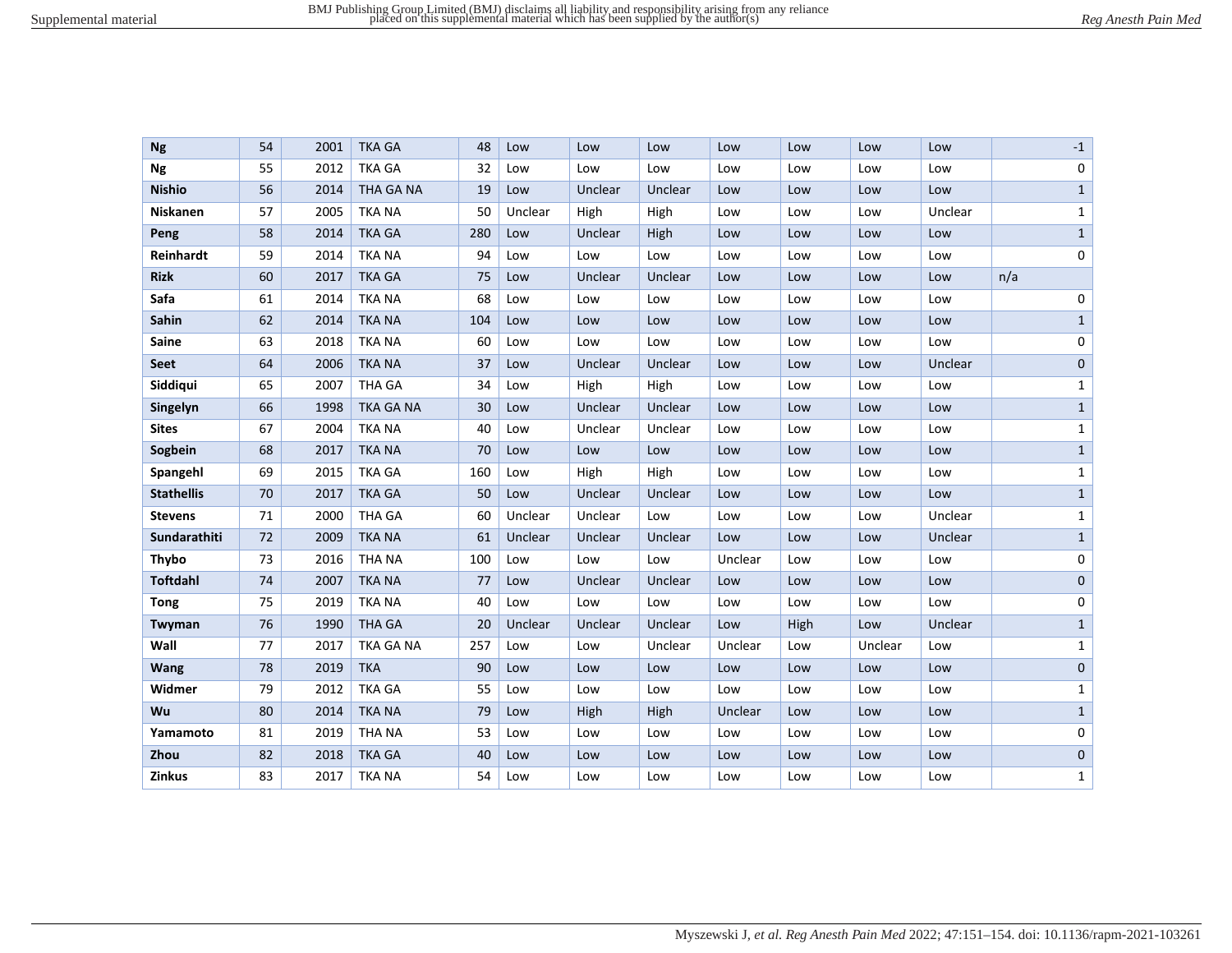## Observational Studies

A: Failure to adequately control for confounding B: Failure to develop and apply appropriate eligibility criteria C: Flawed measurement of exposure or outcome D: Incomplete follow-up

| <b>Study</b>      | Year  | <b>Ref</b> | <b>Study Type</b>    | <b>Study</b>     | <b>Patient</b> | A       | B       | C       | D       | <b>Sentiment</b> |
|-------------------|-------|------------|----------------------|------------------|----------------|---------|---------|---------|---------|------------------|
|                   |       |            |                      | <b>Technique</b> |                |         |         |         |         |                  |
| Akkaya            | 2014  | 84         | Case-control         | <b>TKA NA</b>    | 27             | High    | Low     | Low     | High    | $-1$             |
| <b>Alsheik</b>    | 2020  | 85         | Retrospective cohort | TKA GA NA        | 80             | Unclear | Low     | Low     | Low     | 1                |
| <b>Antoni</b>     | 2014  | 86         | Retrospective cohort | <b>TKA GA</b>    | 98             | High    | High    | Low     | Low     | $-1$             |
| <b>Asakura</b>    | 2011  | 87         | Retrospective cohort | <b>TKA GA</b>    | 40             | High    | Low     | Low     | Low     | $\mathbf{1}$     |
| <b>Beaupre</b>    | 2012  | 88         | Prospective cohort   | <b>TKA GA NA</b> | 39             | High    | Low     | Low     | Low     | $\mathbf{0}$     |
| Cien              | 2015  | 89         | Retrospective cohort | <b>TKA</b>       | 122            | Low     | Low     | Low     | Low     | 0                |
| <b>Danninger</b>  | 2014  | 90         | Retrospective cohort | THA TKA GA NA    | 530089         | Unclear | Low     | Unclear | Low     | $\textbf{-1}$    |
| <b>DeRuyter</b>   | 2006  | 91         | Prospective cohort   | TKA GA NA        | 50             | High    | Low     | Unclear | Low     | $\mathbf{1}$     |
| <b>Duncan</b>     | 2013  | 92         | Retrospective cohort | TKA GA NA        | 108            | High    | Unclear | Low     | Low     | $\mathbf{1}$     |
| <b>Fetherston</b> | 2011  | 93         | Prospective cohort   | THA TKA          | 52             | Unclear | Low     | Low     | Unclear | 0                |
| <b>Fukuda</b>     | 2020  | 94         | Retrospective cohort | <b>TKA GA</b>    | 5094           | Low     | Low     | Low     | Low     | $-1$             |
| Green             | 2018  | 95         | Retrospective cohort | <b>THA GA</b>    | 20             | Unclear | Low     | Low     | Low     | 0                |
| Gwam              | 2018  | 96         | Retrospective cohort | <b>TKA</b>       | 110            | Unclear | Low     | Low     | Low     | $-1$             |
| Henson            | 2019  | 97         | Retrospective cohort | <b>TKA</b>       | 144            | Unclear | Low     | Low     | Low     | 0                |
| Horn              | 2015  | 98         | Retrospective cohort | <b>TKA</b>       | 32             | Unclear | Low     | Low     | High    | $\mathbf{1}$     |
| Jacob             | 2011  | 99         | Retrospective cohort | TKA GA NA        | 8590           | Unclear | Low     | Low     | Low     | $-1$             |
| Jacob             | 2011a | 100        | Retrospective cohort | <b>THA</b>       | 9844           | Unclear | Unclear | Low     | Low     | $-1$             |
| Kim               | 2012  | 101        | Retrospective cohort | TKA NA           | 80             | High    | Low     | Low     | Low     | 0                |
| Kinjo             | 2012  | 102        | Prospective cohort   | TKA GA NA        | 81             | Unclear | Low     | Low     | High    | $-1$             |
| <b>Kirkness</b>   | 2017  | 103        | Retrospective cohort | <b>TKA GA NA</b> | 268            | Low     | Low     | Low     | Low     | n/a              |
| <b>Kukreja</b>    | 2019  | 104        | Retrospective cohort | <b>THA NA</b>    | 71             | Low     | Low     | Low     | Low     | $\mathbf{1}$     |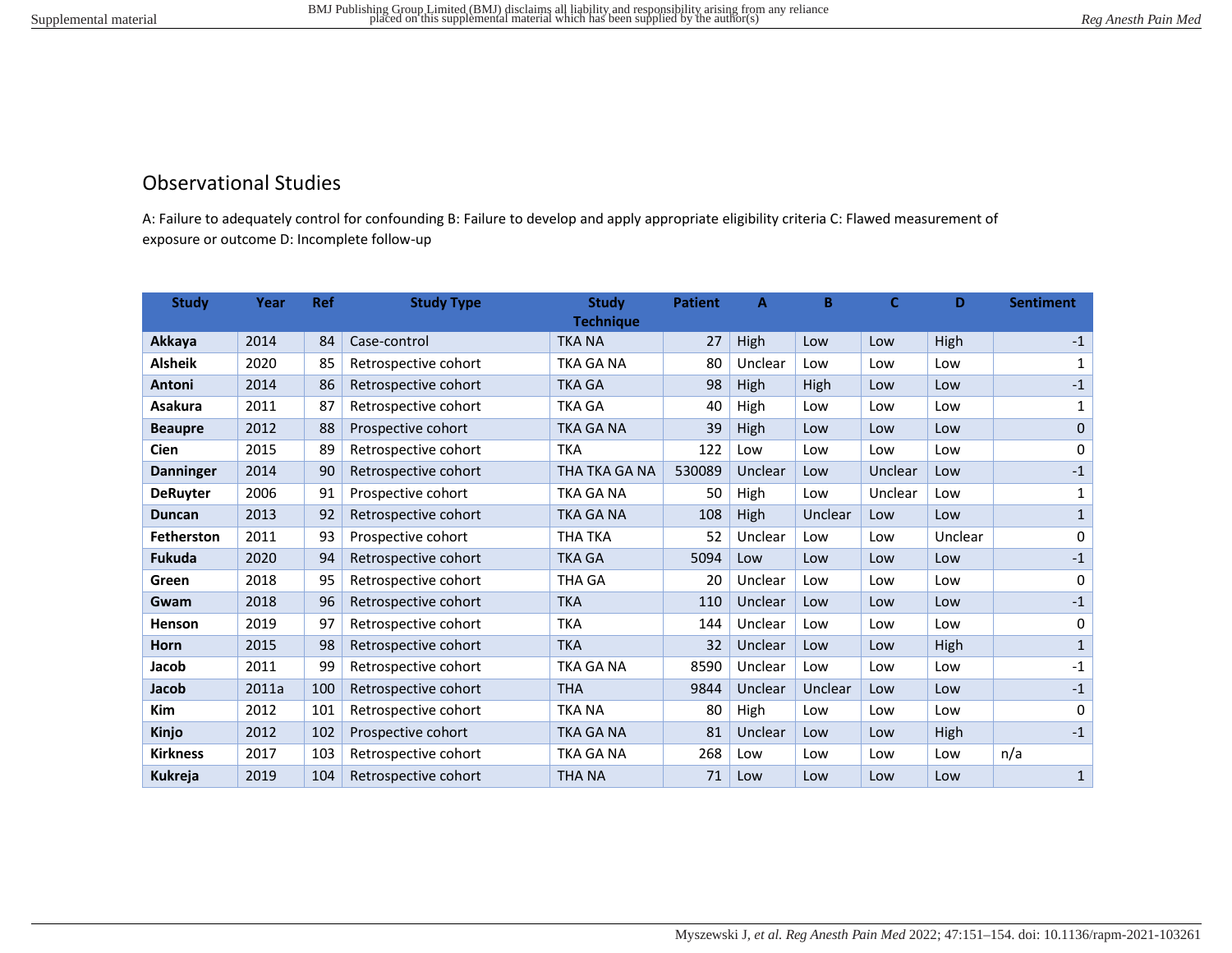| 2015 | 105 | Retrospective cohort | TKA NA        | 1768   | Unclear | Low     | Low     | Low            | 0            |
|------|-----|----------------------|---------------|--------|---------|---------|---------|----------------|--------------|
| 2015 | 106 | Retrospective cohort | TKA GA NA     | 35642  | High    | Low     | Unclear | <b>Unclear</b> | $\mathbf{1}$ |
| 2017 | 107 | Retrospective cohort | TKA GA NA     | 178214 | Low     | Low     | Low     | Low            | 0            |
| 2016 | 107 | Retrospective cohort | TKA GA NA     | 719426 | Low     | Low     | Low     | Low            | $-1$         |
| 2016 | 108 | Retrospective cohort | THA GA NA     | 342726 | Low     | Low     | Low     | Low            | $-1$         |
| 2006 | 109 | Retrospective cohort | THA TKA GA NA | 100    | High    | High    | Low     | High           | $\mathbf{0}$ |
| 2015 | 110 | Retrospective cohort | TKA GA NA     | 294    | High    | Low     | Low     | Low            | 0            |
| 2007 | 111 | Prospective cohort   | TKA GA NA     | 42     | Unclear | Low     | Low     | High           | $\mathbf{0}$ |
| 2016 | 112 | Prospective cohort   | TKA GA NA     | 114    | High    | High    | Low     | Low            | 1            |
| 2019 | 113 | Retrospective cohort | <b>TKA</b>    | 693    | Low     | Low     | Low     | Low            | $\mathbf 0$  |
| 2019 | 114 | Retrospective cohort | <b>TKA</b>    | 236    | Low     | Low     | Low     | Low            | 1            |
| 2009 | 115 | Retrospective cohort | TKA GA NA     | 200    | Unclear | Unclear | Low     | Low            | $-1$         |
| 2019 | 116 | Retrospective cohort | <b>TKA</b>    | 224    | Unclear | Low     | Low     | Low            |              |
| 2011 | 117 | Prospective cohort   | <b>TKA NA</b> | 67     | Unclear | High    | Low     | Low            | $\mathbf{1}$ |
| 1999 | 118 | Prospective cohort   | THA GA NA     | 1274   | High    | Low     | Low     | Low            | 1            |
| 2016 | 119 | Retrospective cohort | <b>TKA NA</b> | 597    | Unclear | Low     | Low     | Low            | $\mathbf{0}$ |
| 2011 | 120 | Prospective cohort   | TKA NA        | 28     | Unclear | Low     | Low     | Low            | 1            |
| 2015 | 121 | Prospective cohort   | TKA GA NA     | 46     | Unclear | Low     | Low     | Low            | $\mathbf{1}$ |
| 2016 | 122 | Retrospective cohort | THA GA        | 62     | High    | High    | Low     | Low            | 0            |
| 2019 | 123 | Retrospective cohort | <b>TKA</b>    | 151    | High    | Low     | Low     | Low            | $\mathbf{1}$ |
|      |     |                      |               |        |         |         |         |                |              |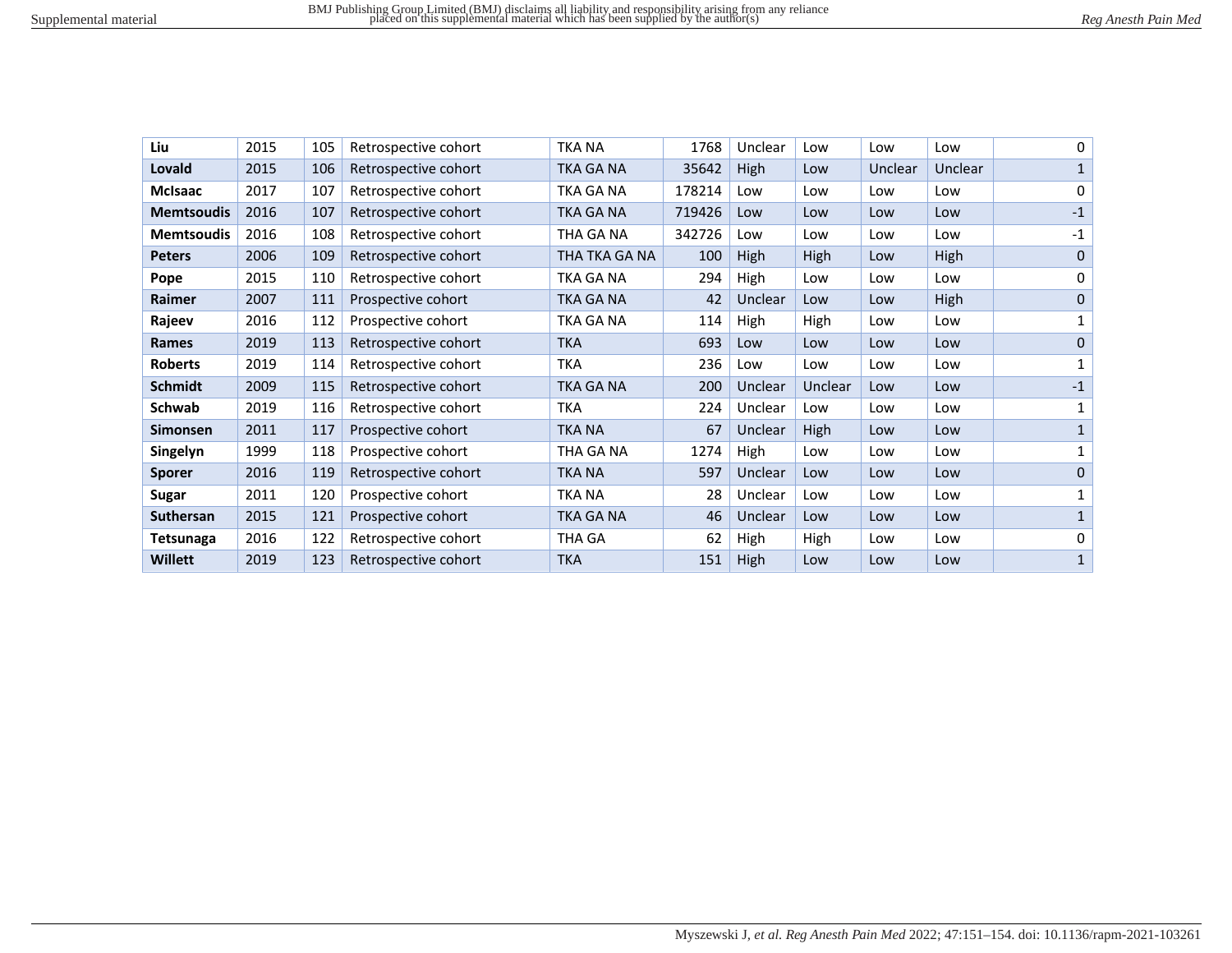## References

- 1. Memtsoudis SG, Cozowicz C, Bekeris J, et al. Peripheral Nerve block anesthesia/analgesia for patients undergoing primary hip and knee arthroplasty: recommendations from the International Consensus on Anesthesia-Related Outcomes after Surgery (ICAROS) group based on a systematic review and meta-analysis of current literature. Reg Anesth Pain Med. 2021.
- 2. Aksoy M, Dostbil A, Ince I, et al. Continuous spinal anaesthesia versus ultrasound-guided combined psoas compartment-sciatic nerve block for hip replacement surgery in elderly high-risk patients: a prospective randomised study. BMC Anesthesiol 2014; 14: 99
- 3. Amundson AW, Johnson RL, Abdel MP, et al. A Three-arm Randomized Clinical Trial Comparing Continuous Femoral Plus Single-injection Sciatic Peripheral Nerve Blocks versus Periarticular Injection with Ropivacaine or Liposomal Bupivacaine for Patients Undergoing Total Knee Arthroplasty. Anesthesiology 2017; 126: 1139-50
- 4. Andersen HL, Gyrn J, Moller L, Christensen B, Zaric D. Continuous saphenous nerve block as supplement to single-dose local infiltration analgesia for postoperative pain management after total knee arthroplasty. Reg Anesth Pain Med 2012; 37
- 5. Angers M, Belzile É L, Vachon J, Beauchamp-Chalifour P, Pelet S. Negative Influence of femoral nerve block on quadriceps strength recovery following total knee replacement: A prospective randomized trial. Orthop Traumatol Surg Res 2019; 105: 633-7
- 6. Ashraf A, Raut VV, Canty SJ, McLauchlan GJ. Pain control after primary total knee replacement. A prospective randomised controlled trial of local infiltration versus single shot femoral nerve block. The Knee 2013; 20: 324-7
- 7. Bali C, Ozmete O, Eker HE, Hersekli MA, Aribogan A. Postoperative analgesic efficacy of fascia iliaca block versus periarticular injection for total knee arthroplasty. J Clin Anesth 2016; 35: 404-10
- 8. Baranovic S, Maldini B, Milosevic M, Golubic R, Nikolic T. Peripheral regional analgesia with femoral catheter versus intravenous patient controlled analgesia after total knee arthroplasty: a prospective randomized study. Coll Antropol 2011; 35: 1209-14
- 9. Barrington MJ, Olive D, Low K, Scott DA, Brittain J, Choong P. Continuous femoral nerve blockade or epidural analgesia after total knee replacement: a prospective randomized controlled trial. Anesth Analg 2005; 101: 1824-9
- 10. Beausang DH, Pozek JP, Chen AF, et al. A Randomized Controlled Trial Comparing Adductor Canal Catheter and Intraarticular Catheter After Primary Total Knee Arthroplasty. The Journal of arthroplasty 2016; 31: 298-301
- 11. Biswas A, Perlas A, Ghosh M, et al. Relative Contributions of Adductor Canal Block and Intrathecal Morphine to Analgesia and Functional Recovery After Total Knee Arthroplasty: A Randomized Controlled Trial. Reg Anesth Pain Med 2018; 43: 154-60 11 Bogoch ER, Henke M, Mackenzie T, Olschewski E, Mahomed NN. Lumbar paravertebral nerve block in the management of pain after total hip and knee arthroplasty: a randomized controlled clinical trial. The Journal of arthroplasty 2002; 17: 398-401
- 12. Bron JL, Verhart J, Sierevelt IN, De Vries D, Kingma HJ, Rademakers MV. No effect of double nerve block of the lateral cutaneous nerve and subcostal nerves in total hip arthroplasty: A randomized controlled trial. Acta Orthop 2018; 89: 272-7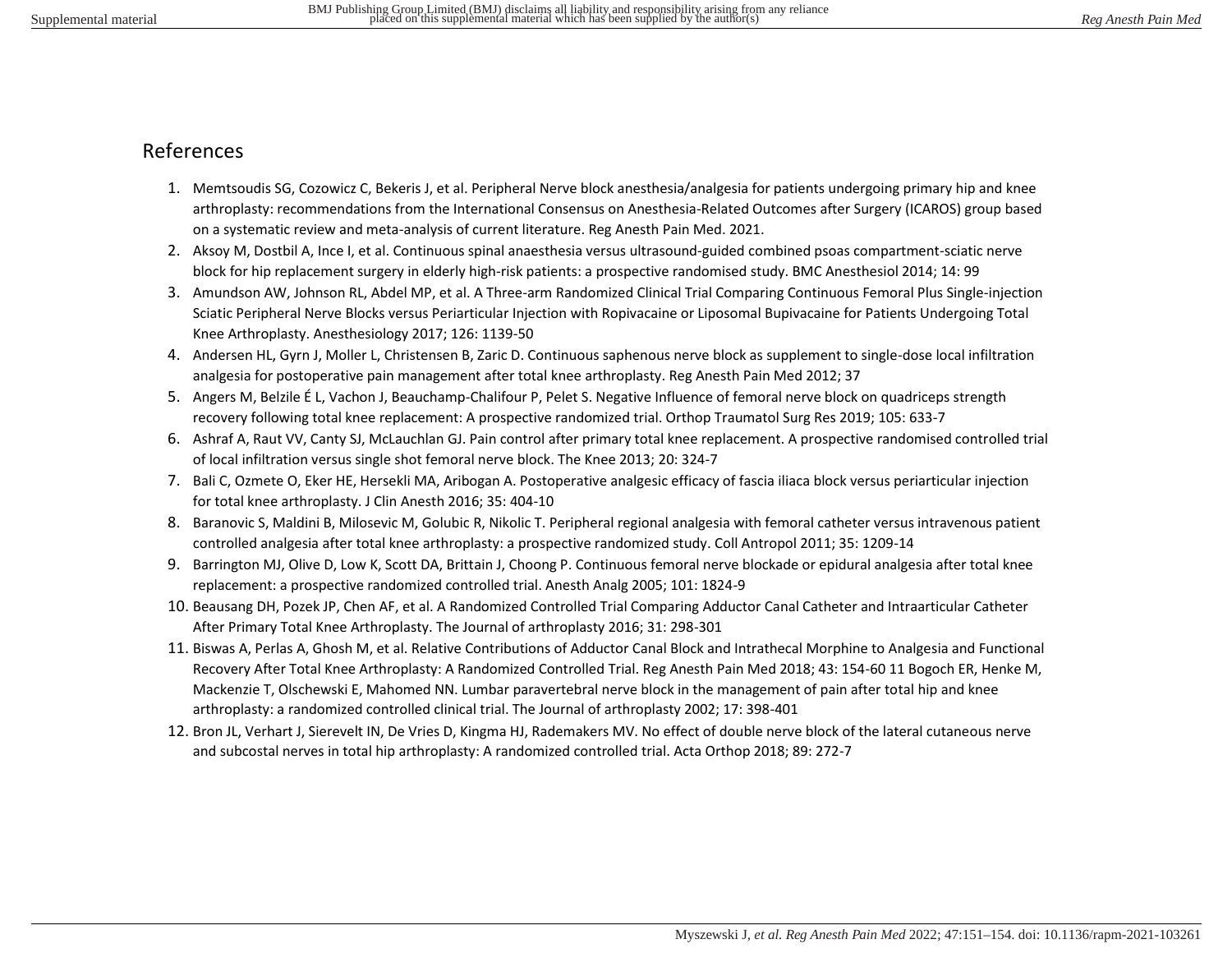- 13. Campbell A, McCormick M, McKinlay K, Scott NB. Epidural vs. lumbar plexus infusions following total knee arthroplasty: randomized controlled trial. Eur J Anaesthesiol 2008; 25: 502-7
- 14. Chan EY, Fransen M, Sathappan S, Chua NH, Chan YH, Chua N. Comparing the analgesia effects of single-injection and continuous femoral nerve blocks with patient controlled analgesia after total knee arthroplasty. The Journal of arthroplasty 2013; 28: 608-13
- 15. Chan EY, Teo YH, Assam PN, Fransen M. Functional discharge readiness and mobility following total knee arthroplasty for osteoarthritis: a comparison of analgesic techniques. Arthritis Care Res 2014; 66: 1688-94 16 Chaumeron A, Audy D, Drolet P, Lavigne M, Vendittoli PA. Periarticular injection in knee arthroplasty improves quadriceps function knee. Clin Orthop 2013; 471: 2284-95
- 16. Chelly JE, Greger J, Gebhard R, et al. Continuous femoral blocks improve recovery and outcome of patients undergoing total knee arthroplasty. J Arthroplasty 2001; 16: 436-45
- 17. Chen C, Li M, Wang K, et al. Protective effect of combined general and regional anesthesia on postoperative cognitive function in older arthroplasty patients. Int J Clin Exp Med 2017; 10: 15453-8
- 18. Fahs AM, Koueiter DM, Kurdziel MD, Huynh KA, Perry CR, Verner JJ. Psoas Compartment Block vs Periarticular Local Anesthetic Infiltration for Pain Management After Anterior Total Hip Arthroplasty: A Prospective, Randomized Study. The Journal of arthroplasty 2018
- 19. Fan L, Yu X, Zan P, Liu J, Ji T, Li G. Comparison of Local Infiltration Analgesia With Femoral Nerve Block for Total Knee Arthroplasty: A Prospective, Randomized Clinical Trial. The Journal of arthroplasty 2016; 31: 1361-5
- 20. Fan R, Zhao L, Hong H. Effect of inhalation anesthesia combined with nerve block on improving postoperative cognitive function in elderly orthopedic patients. Biomedical Research (India) 2017; 28: 4485-9
- 21. Fenten MGE, Bakker SMK, Scheffer GJ, Wymenga AB, Stienstra R, Heesterbeek PJC. Femoral nerve catheter vs local infiltration for analgesia in fast track total knee arthroplasty: short-term and long-term outcomes. Br J Anaesth 2018; 121: 850-8
- 22. Gasanova I, Alexander JC, Estrera K, et al. Ultrasound-guided suprainguinal fascia iliaca compartment block versus periarticular infiltration for pain management after total hip arthroplasty: a randomized controlled trial. Reg Anesth Pain Med 2019; 44: 206-11
- 23. Ortiz-Gómez JR, Perepérez-Candel M, Vázquez-Torres JM, et al. Postoperative analgesia for elective total knee arthroplasty under subarachnoid anesthesia with opioids: Comparison between epidural, femoral block and adductor canal block techniques (with and without perineural adjuvants). Aprospective, randomized, clinical trial. Minerva Anestesiol 2017; 83: 50-8
- 24. Good RP, Snedden MH, Schieber FC, Polachek A. Effects of a preoperative femoral nerve block on pain management and rehabilitation after total knee arthroplasty. American journal of orthopedics (Belle Mead, NJ) 2007; 36: 554-7
- 25. Goytizolo EA, Stundner O, Rúa SH, et al. The Effect of Regional Analgesia on Vascular Tone in Hip Arthroplasty Patients. HSS journal : the musculoskeletal journal of Hospital for Special Surgery 2016; 12: 125-31
- 26. Goytizolo EA, Lin Y, Kim DH, et al. Addition of Adductor Canal Block to Periarticular Injection for Total Knee Replacement: A Randomized Trial. J Bone Joint Surg Am 2019; 101: 812-20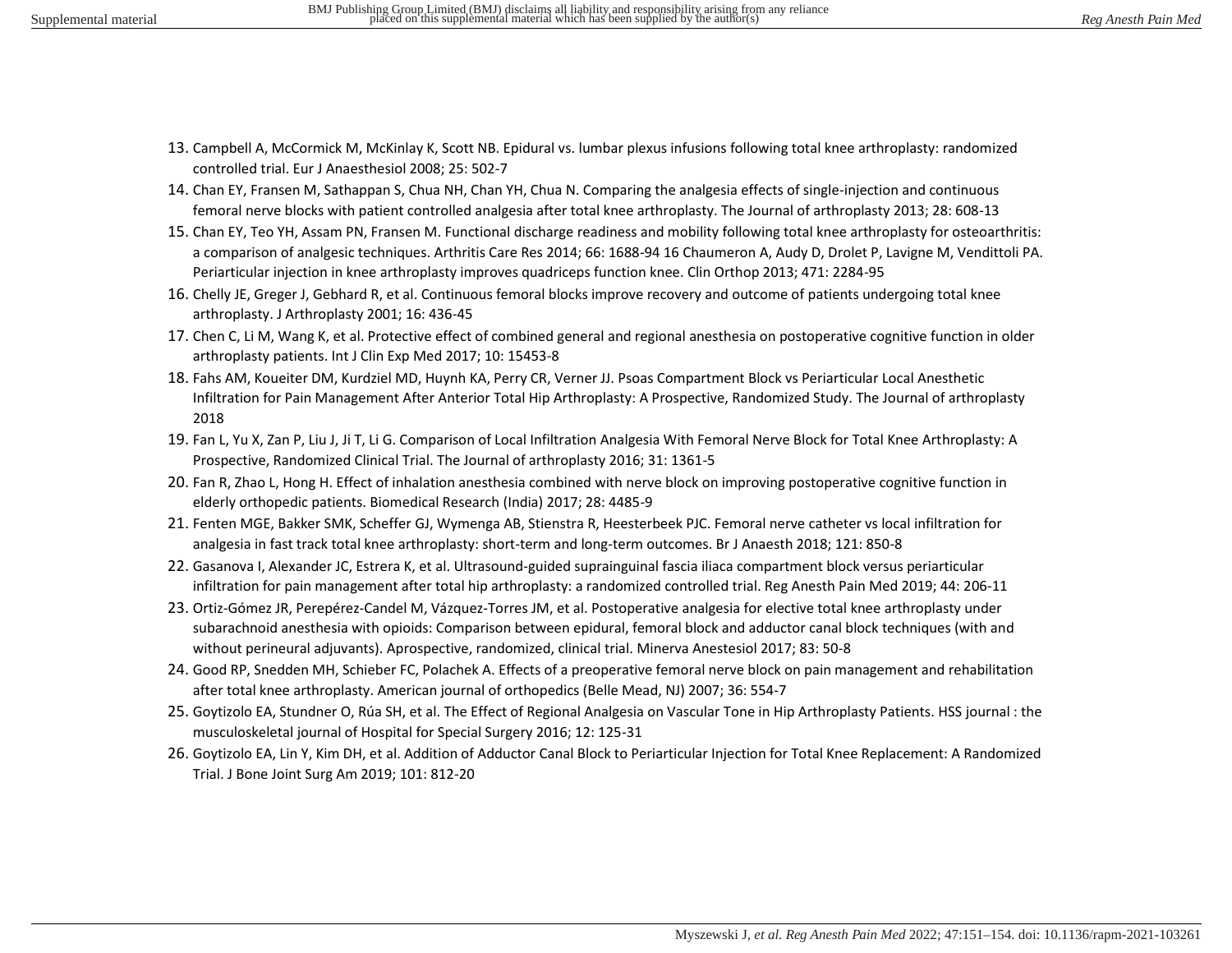- 27. Grosso MJ, Murtaugh T, Lakra A, et al. Adductor Canal Block Compared with Periarticular Bupivacaine Injection for Total Knee Arthroplasty: A Prospective Randomized Trial. J Bone Joint Surg Am 2018; 100: 1141-6
- 28. Hua X, Hu Y, Chen D, Xiao Y, Luo L. Efficacy and safety of ultrasound-guided fascia iliaca compartment block using dexmedetomidine combined with ropivacaine in aged patients undergoing hip replacement. Int J Clin Exp Med 2017; 10: 16484-91
- 29. Johnson RL, Amundson AW, Abdel MP, et al. Continuous Posterior Lumbar Plexus Nerve Block Versus Periarticular Injection with Ropivacaine or Liposomal Bupivacaine for Total Hip Arthroplasty: A Three-Arm Randomized Clinical Trial. The Journal of bone and joint surgery American volume 2017; 99: 1836-45
- 30. Kadic L, Boonstra MC, MC DEWM, Lako SJ, J VANE, Driessen JJ. Continuous femoral nerve block after total knee arthroplasty? Acta Anaesthesiol Scand 2009; 53: 914-20
- 31. Kampitak W, Tanavalee A, Ngarmukos S, Amarase C, Songthamwat B, Boonshua A. Comparison of Adductor Canal Block Versus Local Infiltration Analgesia on Postoperative Pain and Functional Outcome after Total Knee Arthroplasty: A Randomized Controlled Trial. Malaysian orthopaedic journal 2018; 12: 7-14
- 32. Kardash K, Hickey D, Tessler MJ, Payne S, Zukor D, Velly AM. Obturator versus femoral nerve block for analgesia after total knee arthroplasty. Anesth Analg 2007; 105: 853-8
- 33. Kayupov E, Okroj K, Young AC, et al. Continuous Adductor Canal Blocks Provide Superior Ambulation and Pain Control Compared to Epidural Analgesia for Primary Knee Arthroplasty: A Randomized, Controlled Trial. J Arthroplasty 2018; 33: 1040-4.e1
- 34. Kearns R, Macfarlane A, Grant A, et al. A randomised, controlled, double blind, non-inferiority trial of ultrasound-guided fascia iliaca block vs. spinal morphine for analgesia after primary hip arthroplasty. Anaesthesia 2016; 71: 1431-40 36 Kendrišić M, Šurbatović M, Djordjević D, Trifunović B, Jevdjić J. Analgesic efficacy and safety of four different anesthesia/postoperative analgesia protocols in patients following total hip arthroplasty. Vojnosanit Pregl 2017; 74: 814-20
- 35. Kovalak E, Doğan AT, Üzümcügil O, et al. A comparison of continuous femoral nerve block and periarticular local infiltration analgesia in the management of early period pain developing after total knee arthroplasty. Acta orthopaedica et traumatologica turcica 2015; 49: 260-6
- 36. Kratz T, Dette F, Schmitt J, Wiesmann T, Wulf H, Zoremba M. Impact of regional femoral nerve block during general anesthesia for hip arthoplasty on blood pressure, heart rate and pain control: A randomized controlled study. Technology and health care : official journal of the European Society for Engineering and Medicine 2015; 28: 257-62
- 37. Kuchálik J, Magnuson A, Lundin A, Gupta A. Local infiltration analgesia or femoral nerve block for postoperative pain management in patients undergoing total hip arthroplasty. A randomized, double-blind study. Scandinavian journal of pain 2017; 16: 223-30
- 38. Kulkarni MM, Dadheech AN, Wakankar HM, Ganjewar NV, Hedgire SS, Pandit HG. Randomized Prospective Comparative Study of Adductor Canal Block vs Periarticular Infiltration on Early Functional Outcome After Unilateral Total Knee Arthroplasty. J Arthroplasty 2019; 34: 2360-4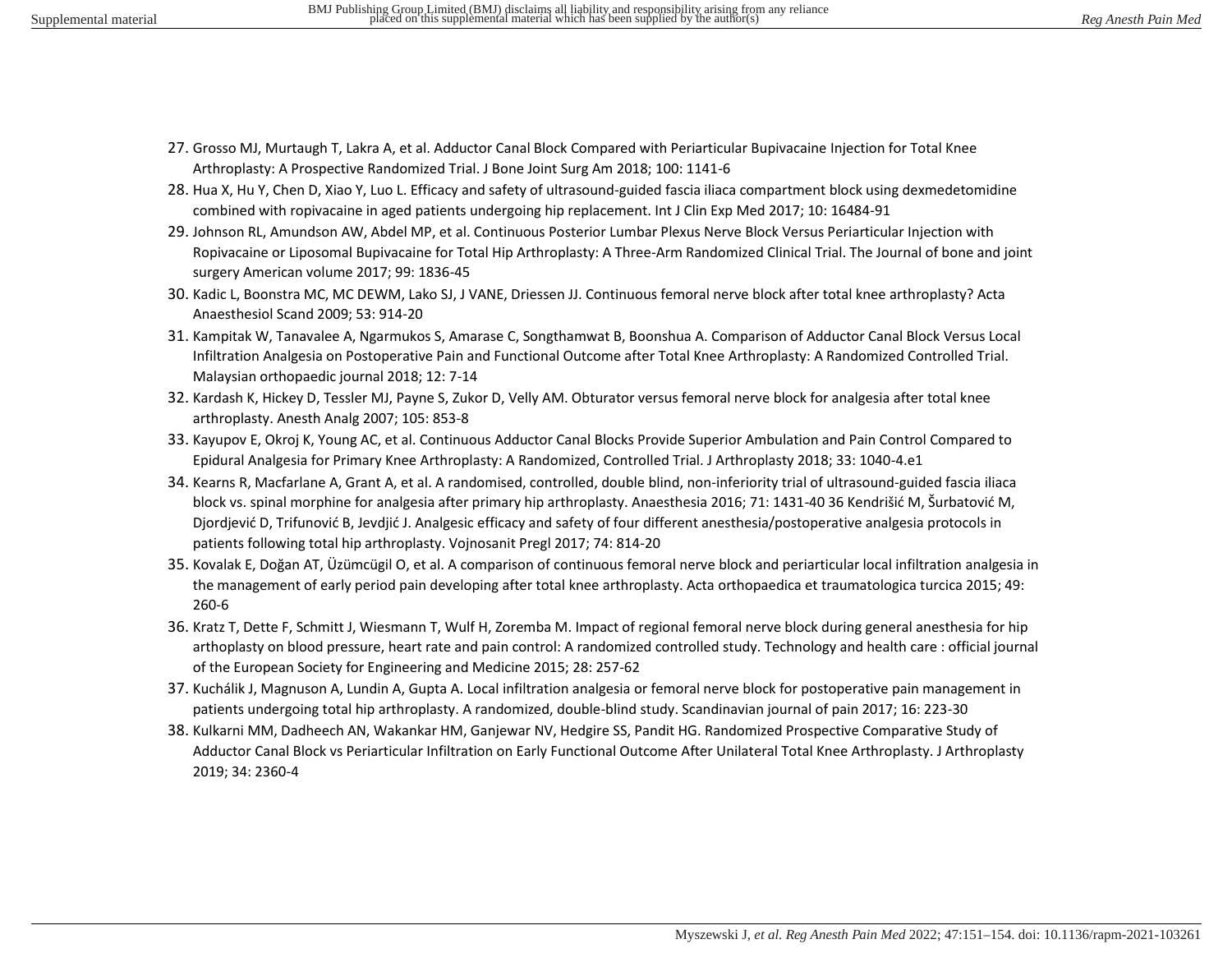- 39. Lee AR, Choi DH, Ko JS, et al. Effect of combined single-injection femoral nerve block and patient-controlled epidural analgesia in patients undergoing total knee replacement. Yonsei Med J 2011; 52: 145-50
- 40. Lee JJ, Choi SS, Lee MK, Lim BG, Hur W. Effect of continuous psoas compartment block and intravenous patient controlled analgesia on postoperative pain control after total knee arthroplasty. Korean J Anesthesiol 2012; 62: 47-51
- 41. Leung P, Dickerson DM, Denduluri SK, et al. Postoperative continuous adductor canal block for total knee arthroplasty improves pain and functional recovery: A randomized controlled clinical trial. J Clin Anesth 2018; 49: 46-52
- 42. Li D, Tan Z, Kang P, Shen B, Pei F. Effects of multi-site infiltration analgesia on pain management and early rehabilitation compared with femoral nerve or adductor canal block for patients undergoing total knee arthroplasty: a prospective randomized controlled trial. Int Orthop 2017; 41: 75-83
- 43. Long WT, Ward SR, Dorr LD, Raya J, Boutary M, Sirianni LE. Postoperative pain management following total knee arthroplasty: a randomized comparison of continuous epidural versus femoral nerve infusion. The journal of knee surgery 2006; 19: 137-43
- 44. Lu Y, Huang HM, Yan J, Jiang H. Comparison of postoperative femoral nerve block, epidural block and intravenous patient-controlled analgesia in pain control and postoperative rehabilitation after total knee arthroplasty. Int J Clin Exp Med 2017; 10: 6680-7
- 45. Lutzner J, Gehring R, Beyer F. Slightly better pain relief but more frequently motor blockade with combined nerve block analgesia compared to continuous intraarticular analgesia after total knee arthroplasty. Knee Surg Sports Traumatol Arthrosc 2020; 28: 1169-76
- 46. Alvarez NER, Ledesma RJG, Hamaji A, Hamaji MWM, Vieira JE. Continuous femoral nerve blockade and single-shot sciatic nerve block promotes better analgesia and lower bleeding for total knee arthroplasty compared to intrathecal morphine: a randomized trial. BMC Anesthesiol 2017; 17: 64
- 47. Marino J, Russo J, Kenny M, Herenstein R, Livote E, Chelly JE. Continuous lumbar plexus block for postoperative pain control after total hip arthroplasty: a randomized controlled trial. JBJS 2009; 91: 29-37
- 48. Mei B, Zha H, Lu X, et al. Peripheral Nerve Block as a Supplement to Light or Deep General Anesthesia in Elderly Patients Receiving Total Hip Arthroplasty: A Prospective Randomized Study. The Clinical journal of pain 2017; 33: 1053-9
- 49. Moghtadaei M, Farahini H, Faiz SH, Mokarami F, Safari S. Pain Management for Total Knee Arthroplasty: Single-Injection Femoral Nerve Block versus Local Infiltration Analgesia. Iranian Red Crescent medical journal 2014; 16: e13247
- 50. Nader A, Kendall MC, Wixson RL, Chung B, Polakow LM, McCarthy RJ. A randomized trial of epidural analgesia followed by continuous femoral analgesia compared with oral opioid analgesia on short- and long-term functional recovery after total knee replacement. Pain medicine (Malden, Mass) 2012; 13: 937-47
- 51. Ng HP, Cheong KF, Lim A, Lim J, Puhaindran ME. Intraoperative single-shot "3-in-1" femoral nerve block with ropivacaine 0.25%, ropivacaine 0.5% or bupivacaine 0.25% provides comparable 48-hr analgesia after unilateral total knee replacement. Canadian journal of anaesthesia = Journal canadien d'anesthesie 2001; 48: 1102-8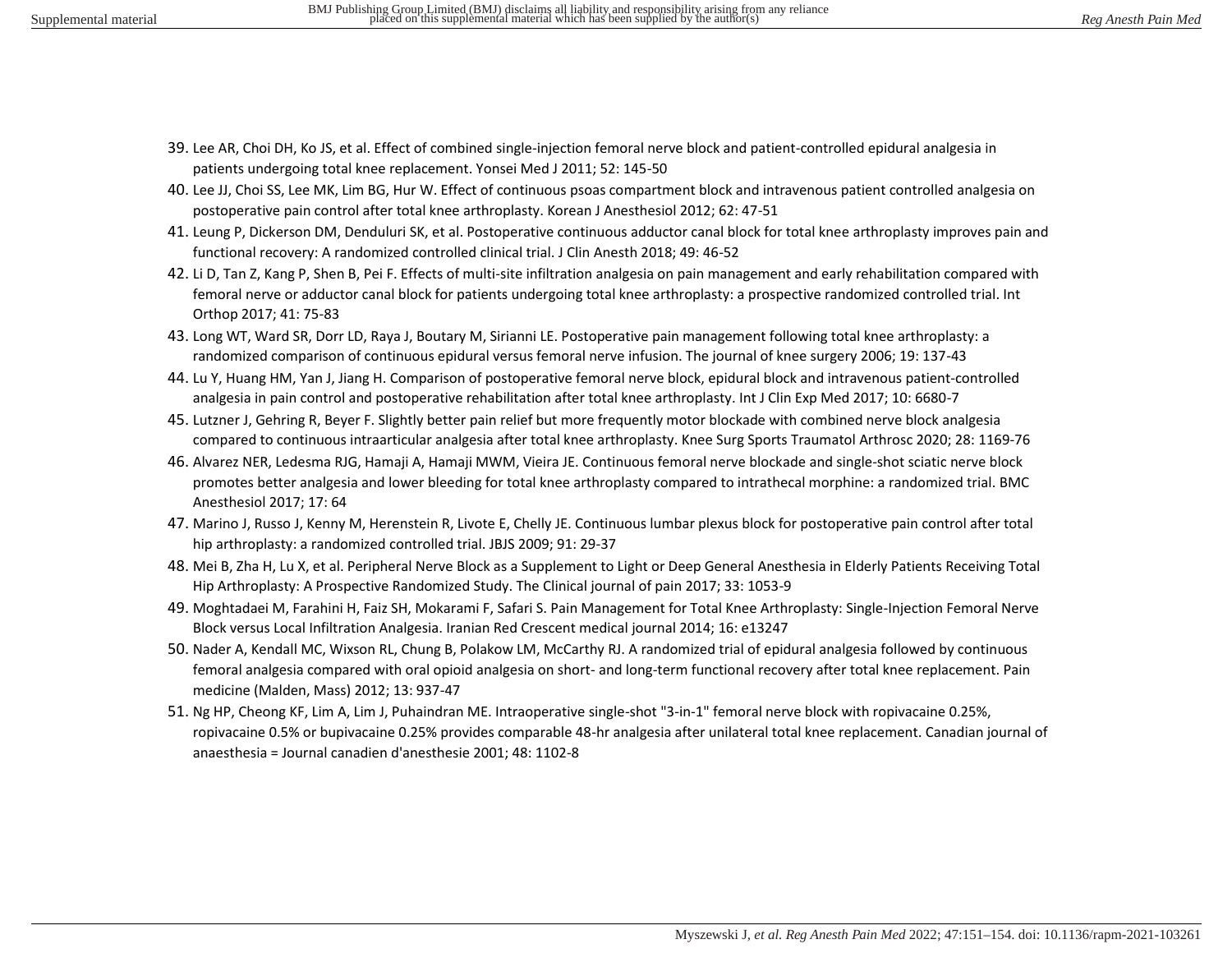- 52. Ng FY, Ng JK, Chiu KY, Yan CH, Chan CW. Multimodal periarticular injection vs continuous femoral nerve block after total knee arthroplasty: a prospective, crossover, randomized clinical trial. The Journal of arthroplasty 2012; 27: 1234-8
- 53. Nishio S, Fukunishi S, Juichi M, et al. Comparison of continuous femoral nerve block, caudal epidural block, and intravenous patientcontrolled analgesia in pain control after total hip arthroplasty: a prospective randomized study. Orthopedic reviews 2014; 6
- 54. Niskanen RO, Strandberg N. Bedside femoral block performed on the first postoperative day after unilateral total knee arthroplasty: a randomized study of 49 patients. The journal of knee surgery 2005; 18: 192-6
- 55. Peng L, Ren L, Qin P, et al. Continuous Femoral Nerve Block versus Intravenous Patient Controlled Analgesia for Knee Mobility and Long-Term Pain in Patients Receiving Total Knee Replacement: A Randomized Controlled Trial. Evidence-based complementary and alternative medicine : eCAM 2014; 2014: 569107
- 56. Reinhardt KR, Duggal S, Umunna BP, et al. Intraarticular analgesia versus epidural plus femoral nerve block after TKA: a randomized, doubleblind trial. Clin Orthop 2014; 472: 1400-8
- 57. Rizk H, Hosni Y, Abdeldayem S. Combined adductor canal and sciatic nerve block compared with local intraarticular infiltration analgesia for total knee arthroplasty: A prospective blinded randomized controlled study. Current Orthopaedic Practice 2017; 28: 179-83
- 58. Safa B, Gollish J, Haslam L, McCartney CJ. Comparing the effects of single shot sciatic nerve block versus posterior capsule local anesthetic infiltration on analgesia and functional outcome after total knee arthroplasty: a prospective, randomized, double-blinded, controlled trial. The Journal of arthroplasty 2014; 29: 1149-53
- 59. Sahin L, Korkmaz HF, Sahin M, Atalan G. Ultrasound-guided single-injection femoral nerve block provides effective analgesia after total knee arthroplasty up to 48 hours. Agri : Agri (Algoloji) Dernegi'nin Yayin organidir = The journal of the Turkish Society of Algology 2014; 26: 113-8
- 60. Rousseau-Saine N, Williams SR, Girard F, et al. The Effect of Adductor Canal Block on Knee Extensor Muscle Strength 6 Weeks After Total Knee Arthroplasty: A Randomized, Controlled Trial. Anesth Analg 2018; 126: 1019-27
- 61. Seet E, Leong WL, Yeo AS, Fook-Chong S. Effectiveness of 3-in-1 continuous femoral block of differing concentrations compared to patient controlled intravenous morphine for post total knee arthroplasty analgesia and knee rehabilitation. Anaesth Intensive Care 2006; 34: 25-30
- 62. Siddiqui ZI, Cepeda MS, Denman W, Schumann R, Carr DB. Continuous Lumbar Plexus Block Provides Improved Analgesia With Fewer Side Effects Compared With Systemic Opioids After Hip Arthroplasty: A Randomized Controlled Trial. Reg Anesth Pain Med 2007; 32: 393-8
- 63. Singelyn FJ, Deyaert M, Joris D, Pendeville E, Gouverneur JM. Effects of intravenous patient-controlled analgesia with morphine, continuous epidural analgesia, and continuous three-in-one block on postoperative pain and knee rehabilitation after unilateral total knee arthroplasty. Anesth Analg 1998; 87: 88-92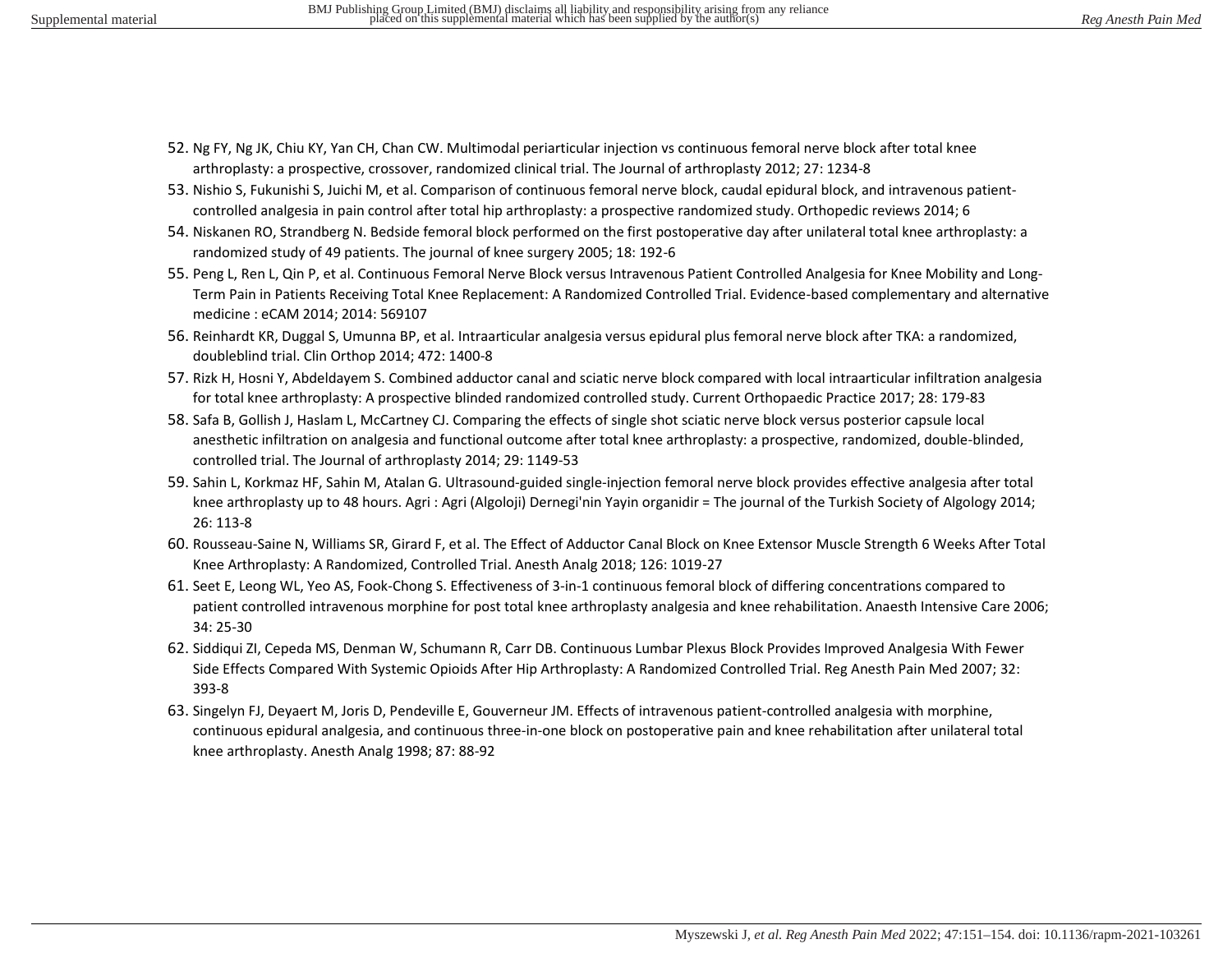- 64. Sites BD, Beach M, Gallagher JD, Jarrett RA, Sparks MB, Lundberg CJ. A single injection ultrasound-assisted femoral nerve block provides side effect-sparing analgesia when compared with intrathecal morphine in patients undergoing total knee arthroplasty. Anesth Analg 2004; 99: 1539-43
- 65. Sogbein OA, Sondekoppam RV, Bryant D, et al. Ultrasound-Guided Motor-Sparing Knee Blocks for Postoperative Analgesia Following Total Knee Arthroplasty: A Randomized Blinded Study. The Journal of bone and joint surgery American volume 2017; 99: 1274-81
- 66. Spangehl MJ, Clarke HD, Hentz JG, Misra L, Blocher JL, Seamans DP. The Chitranjan Ranawat Award: Periarticular injections and femoral & sciatic blocks provide similar pain relief after TKA: a randomized clinical trial. Clin Orthop 2015; 473: 45-53
- 67. Stathellis A, Fitz W, Schnurr C, et al. Periarticular injections with continuous perfusion of local anaesthetics provide better pain relief and better function compared to femoral and sciatic blocks after TKA: a randomized clinical trial. Knee surgery, sports traumatology, arthroscopy : official journal of the ESSKA 2017; 25: 2702-7
- 68. Stevens RD, Van Gessel E, Flory N, Fournier R, Gamulin Z. Lumbar plexus block reduces pain and blood loss associated with total hip arthroplasty. Anesthesiology 2000; 93: 115-21
- 69. Sundarathiti P, Ruananukul N, Channum T, et al. A comparison of continuous femoral nerve block (CFNB) and continuous epidural infusion (CEI) in postoperative analgesia and knee rehabilitation after total knee arthroplasty (TKA). Journal of the Medical Association of Thailand = Chotmaihet thangphaet 2009; 92: 328-34
- 70. Thybo KH, Schmidt H, Hägi-Pedersen D. Effect of lateral femoral cutaneous nerve-block on pain after total hip arthroplasty: a randomised, blinded, placebo-controlled trial. BMC anesthesiology 2016; 16: 21
- 71. Toftdahl K, Nikolajsen L, Haraldsted V, Madsen F, Tønnesen EK, Søballe K. Comparison of peri- and intraarticular analgesia with femoral nerve block after total knee arthroplasty: a randomized clinical trial. Acta Orthop 2007; 78: 172-9
- 72. Tong QJ, Lim YC, Tham HM. Comparing adductor canal block with local infiltration analgesia in total knee arthroplasty: A prospective, blinded and randomized clinical trial. J Clin Anesth 2018; 46: 39-43
- 73. Twyman R, Kirwan T, Fennelly M. Blood loss reduced during hip arthroplasty by lumbar plexus block. The Journal of bone and joint surgery British volume 1990; 72: 770-1
- 74. Wall PDH, Parsons NR, Parsons H, et al. A pragmatic randomised controlled trial comparing the efficacy of a femoral nerve block and periarticular infiltration for early pain relief following total knee arthroplasty. The bone & joint journal 2017; 99-B: 904-11
- 75. Wang Q, Yue Y, Li D, Yang Z, Yeersheng R, Kang P. Efficacy of Single-Shot Adductor Canal Block Combined With Posterior Capsular Infiltration on Postoperative Pain and Functional Outcome After Total Knee Arthroplasty: A Prospective, Double-Blind, Randomized Controlled Study. J Arthroplasty 2019; 34: 1650-5
- 76. Widmer BJ, Scholes CJ, Pattullo GG, Oussedik SI, Parker DA, Coolican MR. Is femoral nerve block necessary during total knee arthroplasty?: a randomized controlled trial. J Arthroplasty 2012; 27: 1800-5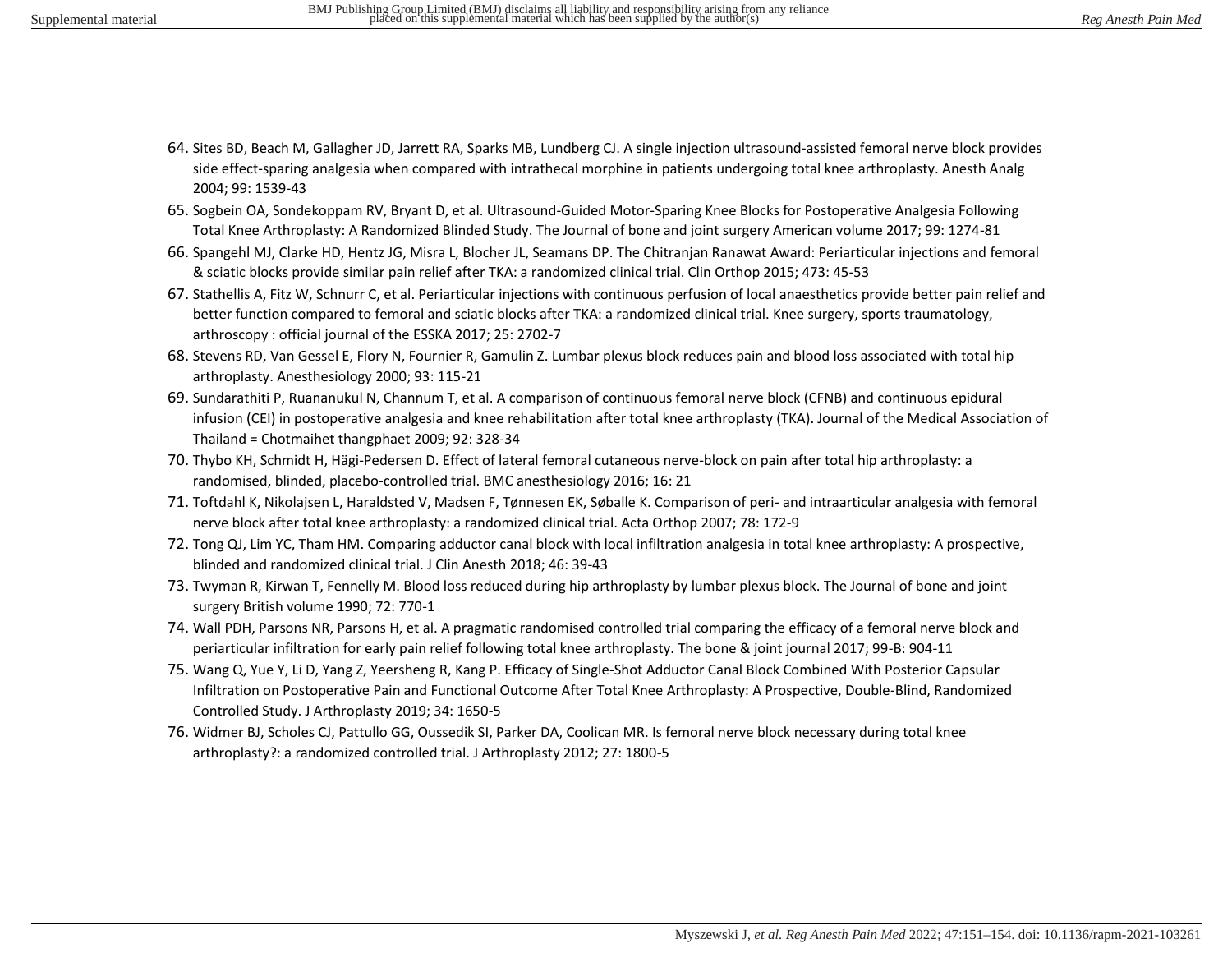- 77. Wu JW, Wong YC. Elective unilateral total knee replacement using continuous femoral nerve blockade versus conventional patientcontrolled analgesia: perioperative patient management based on a multidisciplinary pathway. Hong Kong medical journal = Xianggang yi xue za zhi 2014; 20: 45-51
- 78. Yamamoto N, Sakura S, Noda T, et al. Comparison of the postoperative analgesic efficacies of intravenous acetaminophen and fascia iliaca compartment block in hip fracture surgery: A randomised controlled trial. Injury 2019; 50: 1689-93
- 79. Zhou M, Ding H, Ke J. Adductor canal block in combination with posterior capsular infiltration on the pain control after TKA. Ir J Med Sci 2018; 187: 465-71
- 80. Zinkus J, Mockutė L, Gelmanas A, Tamošiūnas R, Vertelis A, Macas A. Comparison of 2 Analgesia Modalities in Total Knee Replacement Surgery: Is There an Effect on Knee Function Rehabilitation? Medical science monitor : international medical journal of experimental and clinical research 2017; 23: 3019-25
- 81. Akkaya A, Tekelioglu UY, Demirhan A, et al. Ultrasound-guided femoral and sciatic nerve blocks combined with sedoanalgesia versus spinal anesthesia in total knee arthroplasty. Korean J Anesthesiol 2014; 67: 90-5
- 82. Alsheikh KA, Alkhelaifi AS, Alharbi MK, et al. Adductor canal blockade versus continuous epidural analgesia after total knee joint replacement: A retrospective cohort study. Saudi journal of anaesthesia 2020; 14: 38-43
- 83. Antoni M, Jenny JY, Noll E. Postoperative pain control by intra-articular local anesthesia versus femoral nerve block following total knee arthroplasty: impact on discharge. Orthopaedics & traumatology, surgery & research : OTSR 2014; 100: 313-6
- 84. Asakura Y, Tsuchiya H, Mori H, Yano T, Kanayama Y, Takagi H. Reduction of the incidence of development of venous thromboembolism by ultrasound-guided femoral nerve block in total knee arthroplasty. Korean journal of anesthesiology 2011; 61: 382-7
- 85. Beaupre LA, Johnston DB, Dieleman S, Tsui B. Impact of a preemptive multimodal analgesia plus femoral nerve blockade protocol on rehabilitation, hospital length of stay, and postoperative analgesia after primary total knee arthroplasty: a controlled clinical pilot study. ScientificWorldJournal 2012; 2012: 273821
- 86. Cien AJ, Penny PC, Horn BJ, Popovich JM, Taunt CJ. Comparison Between Liposomal Bupivacaine and Femoral Nerve Block in Patients Undergoing Primary Total Knee Arthroplasty. J Surg Orthop Adv 2015; 24: 225-9
- 87. Danninger T, Rasul R, Poeran J, et al. Blood transfusions in total hip and knee arthroplasty: an analysis of outcomes. ScientificWorldJournal 2014; 2014: 623460
- 88. De Ruyter ML, Brueilly KE, Harrison BA, Greengrass RA, Putzke JD, Brodersen MP. A pilot study on continuous femoral perineural catheter for analgesia after total knee arthroplasty: the effect on physical rehabilitation and outcomes. J Arthroplasty 2006; 21: 1111-7
- 89. Duncan CM, Moeschler SM, Horlocker TT, Hanssen AD, Hebl JR. A self-paired comparison of perioperative outcomes before and after implementation of a clinical pathway in patients undergoing total knee arthroplasty. Reg Anesth Pain Med 2013; 38: 533-8
- 90. Fetherston CM, Ward S. Relationships between post operative pain management and short term functional mobility in total knee arthroplasty patients with a femoral nerve catheter: a preliminary study. J Orthop Surg 2011; 6: 7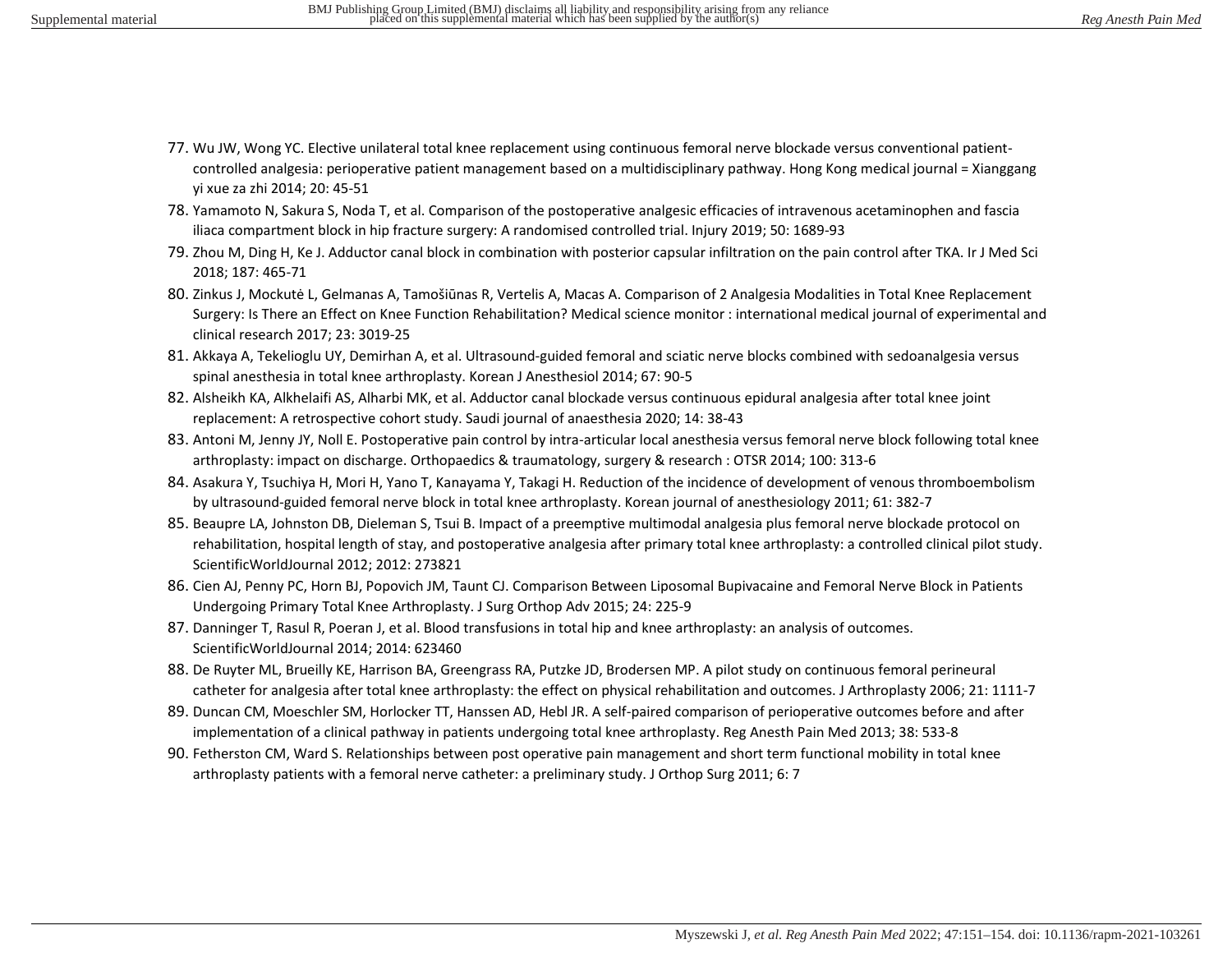- 91. Fukuda T, Imai S, Simoda S, Nakdera M, Horiguchi H. Comparison of peripheral nerve block with local infiltration analgesia regarding walking ability after total knee replacement: A retrospective, propensity-score matched-pair cohort study. J Orthop Surg (Hong Kong) 2020; 28: 2309499020931656
- 92. Stuart Green M, Ryan Hoffman C, Iqbal U, Olabisi Ives O, Hurd B. Transmuscular Quadratus Lumborum Block Reduces Length of Stay in Patients Receiving Total Hip Arthroplasty. Anesth Pain Med 2018; 8: e80233
- 93. Gwam CU, Mistry JB, Richards IV, et al. Does Addition of Adductor Canal Blockade to Multimodal Periarticular Analgesia Improve Discharge Status, Pain Levels, Opioid Use, and Length of Stay after Total Knee Arthroplasty? The journal of knee surgery 2018; 31: 184-8
- 94. Henson KS, Thomley JE, Lowrie LJ, Walker D. Comparison of Selected Outcomes Associated with Two Postoperative Analgesic Approaches in Patients Undergoing Total Knee Arthroplasty. AANA J 2019; 87: 51-7
- 95. Horn BJ, Cien A, Reeves NP, Pathak P, Taunt CJ. Femoral Nerve Block vs Periarticular Bupivacaine Liposome Injection After Primary Total Knee Arthroplasty: Effect on Patient Outcomes. The Journal of the American Osteopathic Association 2015; 115: 714-9
- 96. Jacob AK, Mantilla CB, Sviggum HP, Schroeder DR, Pagnano MW, Hebl JR. Perioperative nerve injury after total knee arthroplasty: regional anesthesia risk during a 20-year cohort study. Anesthesiology 2011; 114: 311-7
- 97. Jacob AK, Mantilla CB, Sviggum HP, Schroeder DR, Pagnano MW, Hebl JR. Perioperative nerve injury after total hip arthroplasty: regional anesthesia risk during a 20-year cohort study. Anesthesiology 2011; 115: 1172-8
- 98. Kim JH, Cho MR, Kim SO, Kim JE, Lee DK, Roh WS. A comparison of femoral/sciatic nerve block with lateral femoral cutaneous nerve block and combined spinal epidural anesthesia for total knee replacement arthroplasty. Korean journal of anesthesiology 2012; 62: 448- 53
- 99. Kinjo S, Lim E, Sands LP, Bozic KJ, Leung JM. Does using a femoral nerve block for total knee replacement decrease postoperative delirium? BMC Anesthesiol 2012; 12: 4
- 100.Kirkness CS, Ren J, Asche CV. Significant improvement of mobility recovery in acute care patients after total knee arthroplasty with liposomal bupivacaine injectable suspension. Journal of Acute Care Physical Therapy 2017; 8: 11-9
- 101.Kukreja P, MacBeth L, Sturdivant A, et al. Anterior quadratus lumborum block analgesia for total hip arthroplasty: a randomized, controlled study. Reg Anesth Pain Med 2019
- 102.Liu Q, Chelly JE, Williams JP, Gold MS. Impact of peripheral nerve block with low dose local anesthetics on analgesia and functional outcomes following total knee arthroplasty: a retrospective study. Pain Med 2015; 16: 998-1006
- 103.Lovald ST, Ong KL, Lau EC, Joshi GP, Kurtz SM, Malkani AL. Readmission and Complications for Catheter and Injection Femoral Nerve Block Administration After Total Knee Arthroplasty in the Medicare Population. The Journal of arthroplasty 2015; 30: 2076-81
- 104.McIsaac DI, McCartney CJ, Walraven CV. Peripheral Nerve Blockade for Primary Total Knee Arthroplasty: A Population-based Cohort Study of Outcomes and Resource Utilization. Anesthesiology 2017; 126: 312-20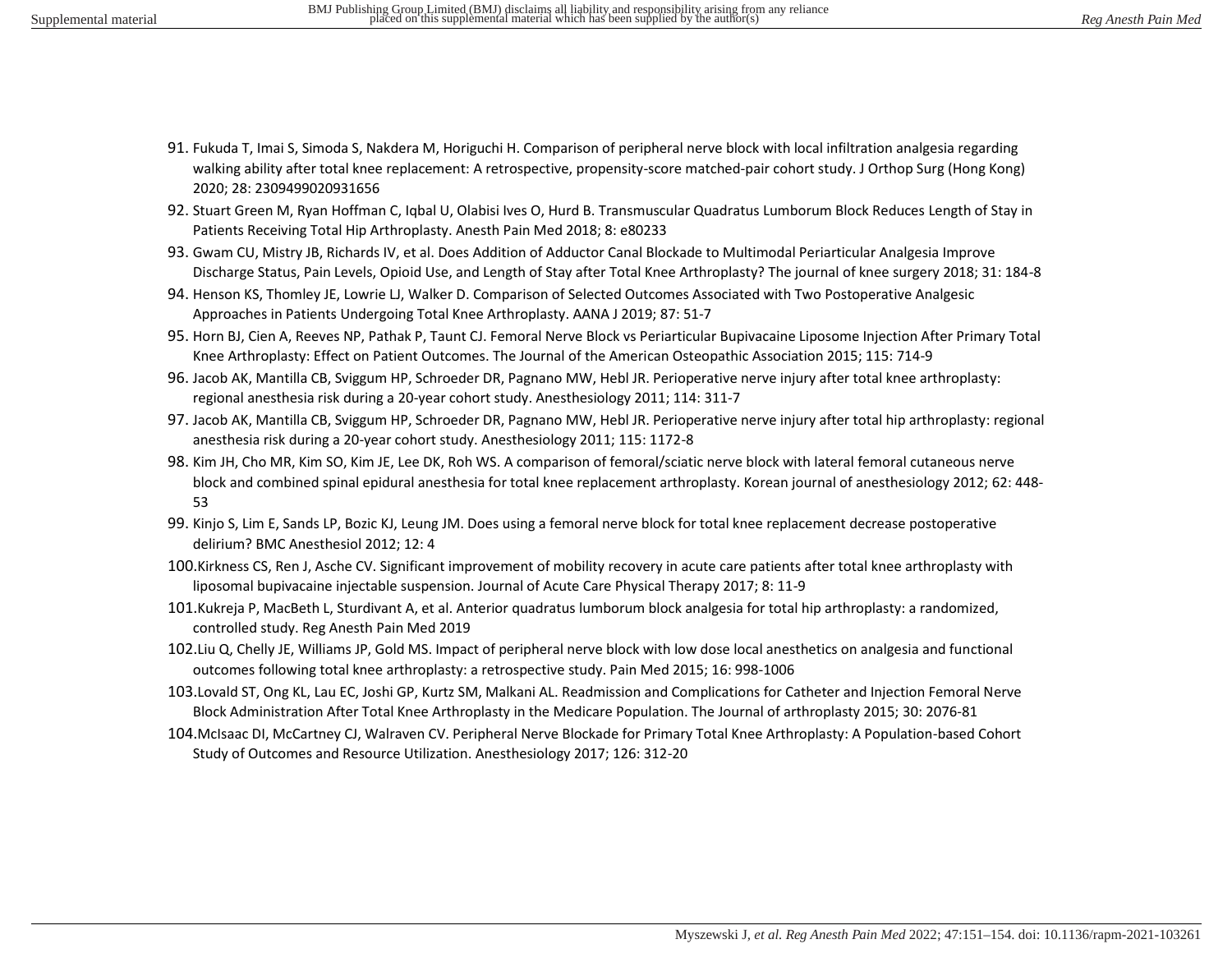- 105.Memtsoudis SG, Poeran J, Cozowicz C, Zubizarreta N, Ozbek U, Mazumdar M. The impact of peripheral nerve blocks on perioperative outcome in hip and knee arthroplasty-a population-based study. Pain 2016; 157: 2341-9
- 106.Peters CL, Shirley B, Erickson J. The effect of a new multimodal perioperative anesthetic regimen on postoperative pain, side effects, rehabilitation, and length of hospital stay after total joint arthroplasty. The Journal of arthroplasty 2006; 21: 132-8
- 107.Pope D, El-Othmani MM, Manning BT, Sepula M, Markwell SJ, Saleh KJ. Impact of Age, Gender and Anesthesia Modality on Post-Operative Pain in Total Knee Arthroplasty Patients. Iowa Orthop J 2015; 35: 92-8
- 108.Raimer C, Priem K, Wiese AA, et al. Continuous psoas and sciatic block after knee arthroplasty: good effects compared to epidural analgesia or i.v. opioid analgesia: a prospective study of 63 patients. Acta Orthop 2007; 78: 193-200
- 109.Rajeev A, Tumia N, Karn K, Kashyap S, Mayne D. Postoperative pain relief and functional outcome following total knee arthroplasty a prospective comparative audit of three analgesic regimes. Acta Orthop Belg 2016; 82: 265-70
- 110.Rames RD, Barrack TN, Barrack RL, Nunley RM. Effect of Adductor Canal Block on Acute Perioperative Pain and Function in Total Knee Arthroplasty. J Arthroplasty 2019; 34: S164-S7
- 111.Roberts C, Foster D, Shi GG, et al. A Collaborative Approach to Pain Control Reduces In-hospital Opioid Use and Improves Range of Motion following Total Knee Arthroplasty. Cureus 2019; 11: e4678
- 112.Schmidt NR, Donofrio JA, England DA, McDonald LB, Motyka CL, Mileto LA. Extended-release epidural morphine vs continuous peripheral nerve block for management of postoperative pain after orthopedic knee surgery: a retrospective study. AANA J 2009; 77: 349-54
- 113.Schwab PE, Yombi J, Lavand'homme P, Thienpont E. Comparison of local infiltration analgesia with single injection femoral nerve block in total knee arthroplasty. Acta Orthop Belg 2019; 85: 122-9
- 114.Simonsen OH, Gorst-Rasmussen A, Simonsen AB, Jorgensen MB, Rathleff MS, Lundbye-Christensen S. Blood reinfusion combined with femoral nerve block in total knee replacement for patients with increased risk of bleeding. Journal of orthopaedic surgery (Hong Kong) 2011; 19: 64-8
- 115.Singelyn FJ, Gouverneur JM. Postoperative analgesia after total hip arthroplasty: i.v. PCA with morphine, patient-controlled epidural analgesia, or continuous "3-in-1" block?: a prospective evaluation by our acute pain service in more than 1,300 patients. J Clin Anesth 1999; 11: 550-4
- 116.Sporer SM, Rogers T. Postoperative Pain Management After Primary Total Knee Arthroplasty: The Value of Liposomal Bupivacaine. The Journal of arthroplasty 2016; 31: 2603-7
- 117.Sugar SL, Hutson LR, Shannon P, Thomas LC, Nossaman BD. Comparison of extended-release epidural morphine with femoral nerve block to patient-controlled epidural analgesia for postoperative pain control of total knee arthroplasty: a case-controlled study. The Ochsner journal 2011; 11: 17-21